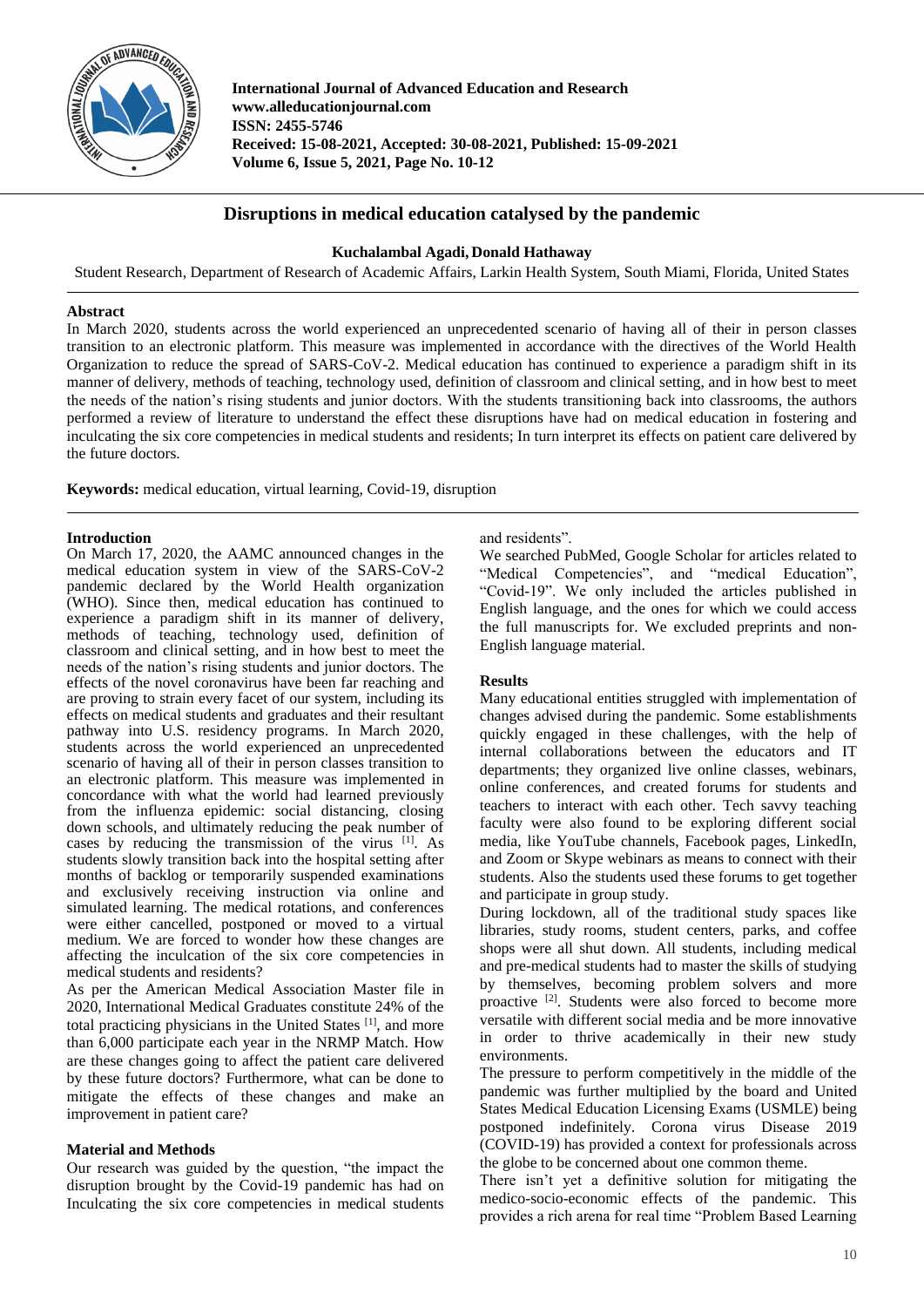(PBL)" for the students from different disciplines. Various studies have shown that a PBL approach provides the scope for students to develop a flexible understanding and important life skills [3]. Authors recommend that further studies be conducted to assess how these skills are going to affect the future of patient care and overall healthcare.

Another important event to note is the cancellation of medical conferences. Preparing, volunteering, participating, and presenting in these conferences has been an integral part of medical education. The main purpose of medical conferences is to foster sharing of knowledge on a particular subject matter or area. Apart from helping the students build their resumes, they also provide an opportunity for personal development and interpersonal skills enhancement. The online format of the conferences thankfully do allow for a far reaching and diverse level of participation, especially from IMGs in developing countries. Sethi RK and his colleagues note that virtual format transcends geographical and financial barriers. They note that virtual conferences have their own challenges, for example the participants might be frequently distracted by their personal or professional commitments. They note a 10% increase in participation during the virtual Question & Answer sessions [4]. Some organizers have created multi-room breakout sessions after a presentation. In virtual mode, all the sessions are recorded and available for the participants to view at their convenience. Usually surgeons continue to learn new, advanced techniques through hands-on learning experience and cadaver sessions. The pandemic, social distancing has definitely put a halt to this training format. While the world was in physical lockdown, the strides in disruption, healthcare innovation has been a steep upward curve. Pandemic has provided an accelerated push in the incorporation of technological advancements in healthcare; such as 3D procedural simulation, virtual reality and augmented reality for remote teaching of new procedural skills. This does hold a promise for increased safety, and value in healthcare delivery. In the near future, the conferences will be held either online or in a hybrid format. Sethi RK and colleagues also note that the virtual format of medical conferences has seen an increased participation from other disciplines, fostering more frequent interdisciplinary collaboration, which might facilitate new partnerships and new direction to the research to improve medical care.

Else H mentions COVID cascade in their research publication, stating by December 2020 it is estimated that there will be more than 200,000 articles either in print or preprint. This, according to Elseiver, is a 92% increase in health and science topics compared to 2019<sup>[5]</sup>.

With all of the professional interactions shifting online, deploying various social media platforms geographical reach is wide spread but there are various challenges. The inherent ones are related to the internet connectivity, or technology related. Pandemic has seen a surge in telehealth, telemedicine. The interactions with patients for most part had transitioned to become contact less. Medical students, externs and graduates have all been forced to learn in non traditional patient care settings. This has its inherent challenges, especially for surgical speciality, also in terms of assessing domestic violence and in terms of maintaining patient privacy (imagine a doctor having to interview the patient who is streaming from their living room). One of the

most important components of patient care at any time is empathy and demonstration of compassion by health care professionals towards their patients.

The medical residency training in the United States has been volume and time based training. During the pandemic, apart from the fact that all the non emergent surgeries were cancelled, there has been a stark health care shortage to treat the COVID-19 positive patients. The residents from various specialties have been forced to spend their time triaging and treating COVID-19 patients instead. This certainly is going to bear its impact on the proficiencies of the outgoing board certified specialists in their respective fields. Few residency programs have opted to experiment in the future with competency based training of the residents, instead of the traditional volume based and time based training. Goldhamer MEJ and colleagues explore in their article if COVID is catalysing this transformation. The authors go on to recommend that real time, evidence based assessment of the graduating physicians should be used to plan future medical education courses [6].

Unlike in face to face communication, online email or chat conversations are available at a later time for reference and video calls can be recorded easily for future reference, too. This online medium also provides an opportunity to connect with a wider, more diverse audience. This context emphasizes on responsible precise virtual communication. In case a person is not familiar with an accent, face to face communication provides an opportunity to lip read, but this advantage is compromised during audio only virtual communication. For IMGs, an aspect of the language barrier is the differences in accents. Phonetic reliance accelerates the second language, accent acquisition in adults [7]. Equations to gauge professionalism have altered during the pandemic lockdown.

Virtual interactions have magnified the emphasis on facial mannersims, gestures and sitting posture. We would certainly have to wait and watch the effect this is going to have on the post COVID-19 onsite professional interactions. In short, apart from the emphasis on IQ, EQ medical students, graduates, and IMGs are also required to be proficient in 'Virtual Quotient" (VQ).

#### **Conclusion**

Patient care and systems based learning are core competencies which are in constant debate. All healthcare professionals and semiskilled workers involved in direct patient care during the pandemic were called "frontliners". The states which had a steep doctor shortage (including New York and Newjersey) began to consider revoking the licence of recently retired nurses, doctors, speeding up the process of graduating final year medical students and providing temporary licences for the internationally trained medical doctors (IMGs) in the workforce. Mathema S elaborates in his article about different policy changes required at the center, states in liaison with Educational Commission for Foreign Medical Graduates (ECFMG) to involve IMGs in direct patient care. Kelly K and colleagues [8], elaborate how involving Final year students, or IMGs in patient care should be determined only by the healthcare shortage, but it certainly has to take into account if the organization is able to assure their safety by providing adequate personal protective equipments, testing kits and also ensuring that the experience is educative.